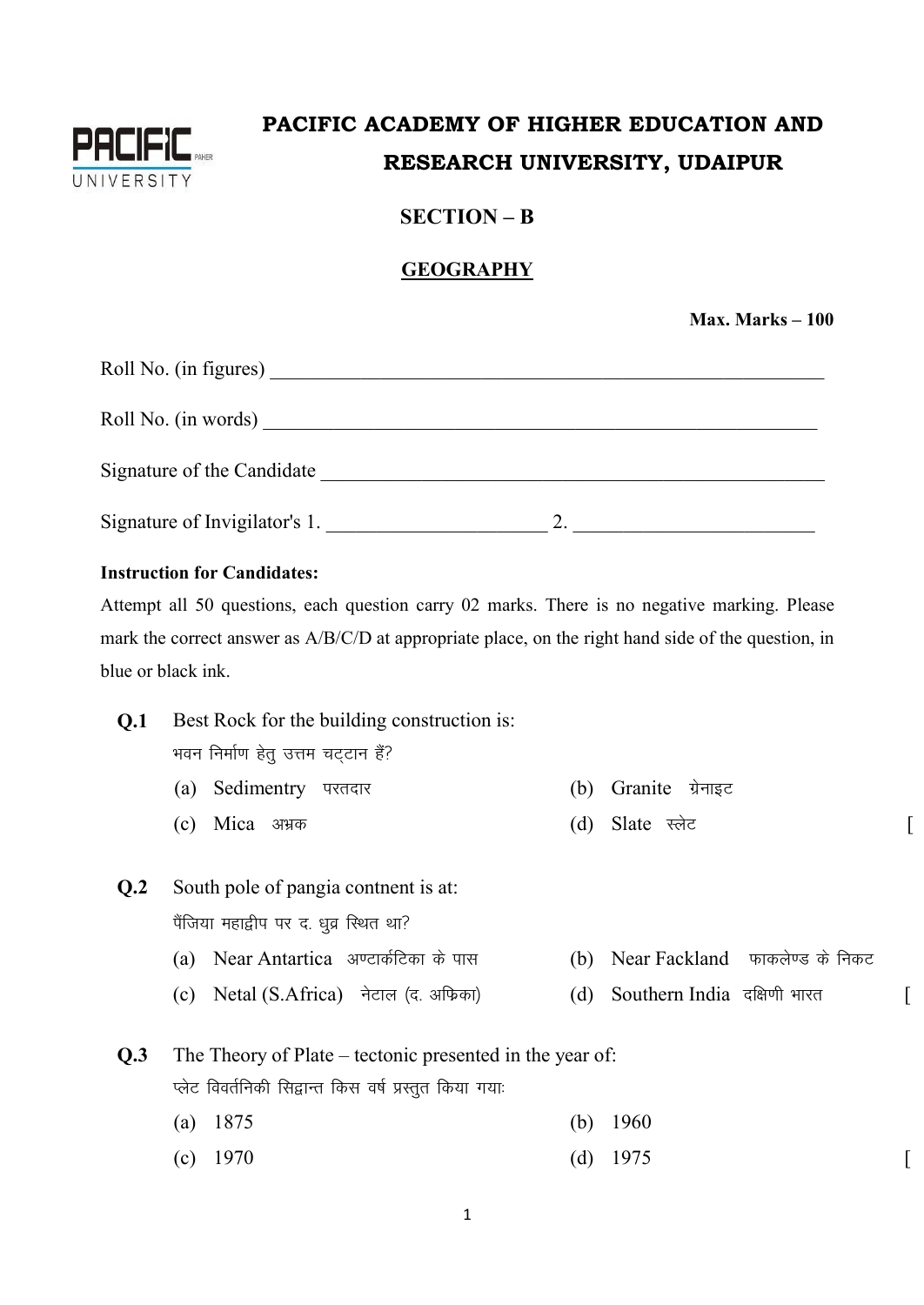| Q.4 | "Man is a product of the earth's surface, this means not merely that he is child of the                                                                                               |     |                            |  |  |
|-----|---------------------------------------------------------------------------------------------------------------------------------------------------------------------------------------|-----|----------------------------|--|--|
|     | earth, dust of her dust" This Statement is of -<br>मानव धरातल की उत्पाद हैं। इसका अर्थ केवल यह नहीं है कि वह पृथ्वी का शिशु हैं, उसकी मिट्टी का मिट्टी<br>हैं यह कथन जिनका है ये है - |     |                            |  |  |
|     |                                                                                                                                                                                       |     |                            |  |  |
|     |                                                                                                                                                                                       |     |                            |  |  |
|     | Semple सैम्पल<br>(a)                                                                                                                                                                  | (b) | Huntington हण्टिंगटन       |  |  |
|     | Brunches ब्रून्स<br>(c)                                                                                                                                                               | (d) | Blache ब्लाश               |  |  |
| Q.5 | The Remaning ocean of panthalasa is:                                                                                                                                                  |     |                            |  |  |
|     | पेन्थालसा नामक महासागर का अवशेष महासागर है:                                                                                                                                           |     |                            |  |  |
|     | Atlantic अटलांटिक<br>(a)                                                                                                                                                              | (b) | Pacific प्रशान्त           |  |  |
|     | Indian ocean हिन्द<br>(c)                                                                                                                                                             | (d) | Arctic आर्कटिक             |  |  |
| Q.6 | The 'Hot spot' Principle was presented by:                                                                                                                                            |     |                            |  |  |
|     | 'गर्म स्थान' सिद्धान्त का प्रतिपादन किया :                                                                                                                                            |     |                            |  |  |
|     | (a) De-morgan डी मार्गन ने                                                                                                                                                            | (b) | Tuzy Wilson टूजी विल्सन ने |  |  |
|     | Helam हैलम ने<br>(c)                                                                                                                                                                  | (d) | Mession मैसन ने            |  |  |
| Q.7 | Normally wind flowers from:                                                                                                                                                           |     |                            |  |  |
|     | सामान्यतः पवनों की दिशा का रूख रहता है:                                                                                                                                               |     |                            |  |  |
|     | (a) L.P. to $HP$                                                                                                                                                                      | (b) | land to sea                |  |  |
|     | (c) Seas to land                                                                                                                                                                      | (d) | HP to LP areas             |  |  |
| Q.8 | The Instrument measures the wind speed is :                                                                                                                                           |     |                            |  |  |
|     | पवन की गति किस यन्त्र से मापी जाती है?                                                                                                                                                |     |                            |  |  |
|     | Barometer बैरोमीटर<br>(a)                                                                                                                                                             | (b) | Wind wane पवन सूचक यन्त्र  |  |  |
|     | Animometer एनीमोमीटर<br>(c)                                                                                                                                                           | (d) | Rota meter रोटा मीटर       |  |  |
| Q.9 | "Tornedo" major area is :                                                                                                                                                             |     |                            |  |  |
|     | टारनाडो का मुख्य क्षेत्र है :-                                                                                                                                                        |     |                            |  |  |
|     | N. America उत्तरी अमेरिका<br>(a)                                                                                                                                                      | (b) | North Europe उत्तर यूरोप   |  |  |
|     | China चीन<br>(c)                                                                                                                                                                      | (d) | India भारत                 |  |  |
|     |                                                                                                                                                                                       |     |                            |  |  |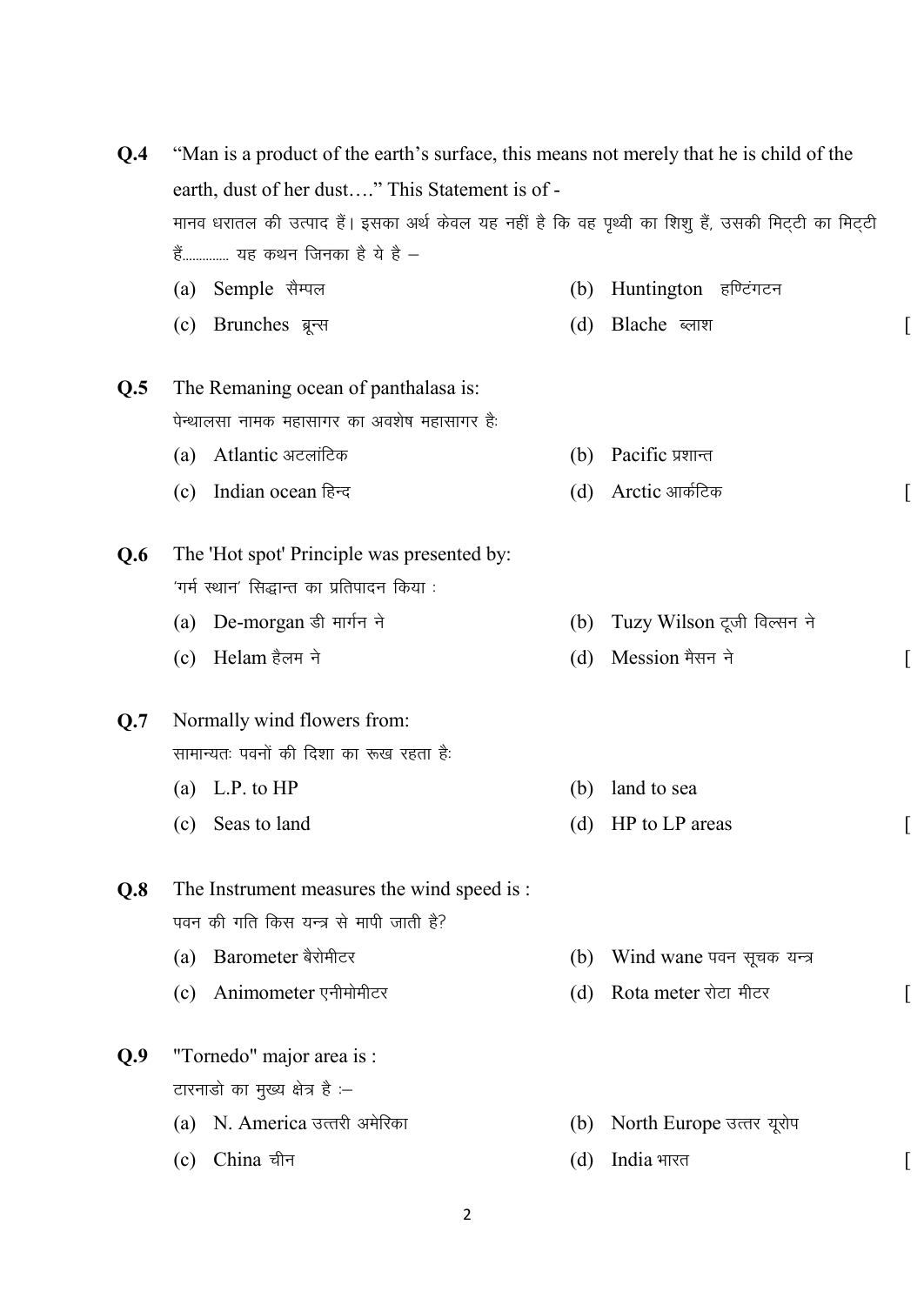| Q.10 |     | Nefometer is used for measurements of:  |     |                                    |  |
|------|-----|-----------------------------------------|-----|------------------------------------|--|
|      |     | नेफोंमीटर से किसका मापन किया जाता है:   |     |                                    |  |
|      | (a) | Rainfall quantity                       | (b) | Clouds direction and speed         |  |
|      | (c) | Salinity of oceans                      | (d) | Above all                          |  |
| Q.11 |     | Dolphine challenger ridge situated at : |     |                                    |  |
|      |     | डाल्फिन चैलेन्जर कटक कहां स्थित है:     |     |                                    |  |
|      | (a) | Atlantic ocean अटलान्टिक महासागर        | (b) | Arctic ocean आर्कटिक महासागर       |  |
|      | (c) | Pacific Oceanप्रशान्त महासागर           | (d) | Indian Ocean हिन्द महासागर         |  |
| Q.12 |     | Kalsberg Ridge location is in:          |     |                                    |  |
|      |     | कार्ल्सबंग कटक कहा स्थित है?            |     |                                    |  |
|      | (a) | Arbian Ocean अरब सागर                   | (b) | Bay of Bengal बंगाल की खाड़ी       |  |
|      | (c) | S. Indian Ocean दक्षिणी हिन्द महासागर   | (d) | S. Atlantic Ocean द. अटलांटिक सागर |  |
| Q.13 |     | Average depth of oceans is :            |     |                                    |  |
|      |     | महासागरों की औसत गहराई कितनी है?        |     |                                    |  |
|      | (a) | 3300 mtr                                | (b) | 3800 m                             |  |
|      | (c) | 4300 m                                  | (d) | 4800 m                             |  |
| Q.14 |     | Cold wall related with :                |     |                                    |  |
|      |     | शीत दीवार सम्बन्धित है?                 |     |                                    |  |
|      | (a) | Gulf stream                             | (b) | Canari current                     |  |
|      | (c) | Falk land current                       | (d) | Curushivo current                  |  |
| Q.15 |     | Which is the smallest ocean :           |     |                                    |  |
|      |     | सबसे छोटा महासागर कौनसा है :-           |     |                                    |  |
|      | (a) | Indian Ocean                            | (b) | <b>Atlantic Ocean</b>              |  |
|      | (c) | Arctic Ocean                            | (d) | Pacific Ocean                      |  |
| Q.16 |     | Where is the Telegraph plateau located: |     |                                    |  |
|      |     | टेलिग्राफ पठार कहाँ पर स्थित है :-      |     |                                    |  |
|      | (a) | N. Atlantic Ocean                       | (b) | S. Atlantic                        |  |
|      | (c) | N. Pacific                              | (d) | S. Pacific                         |  |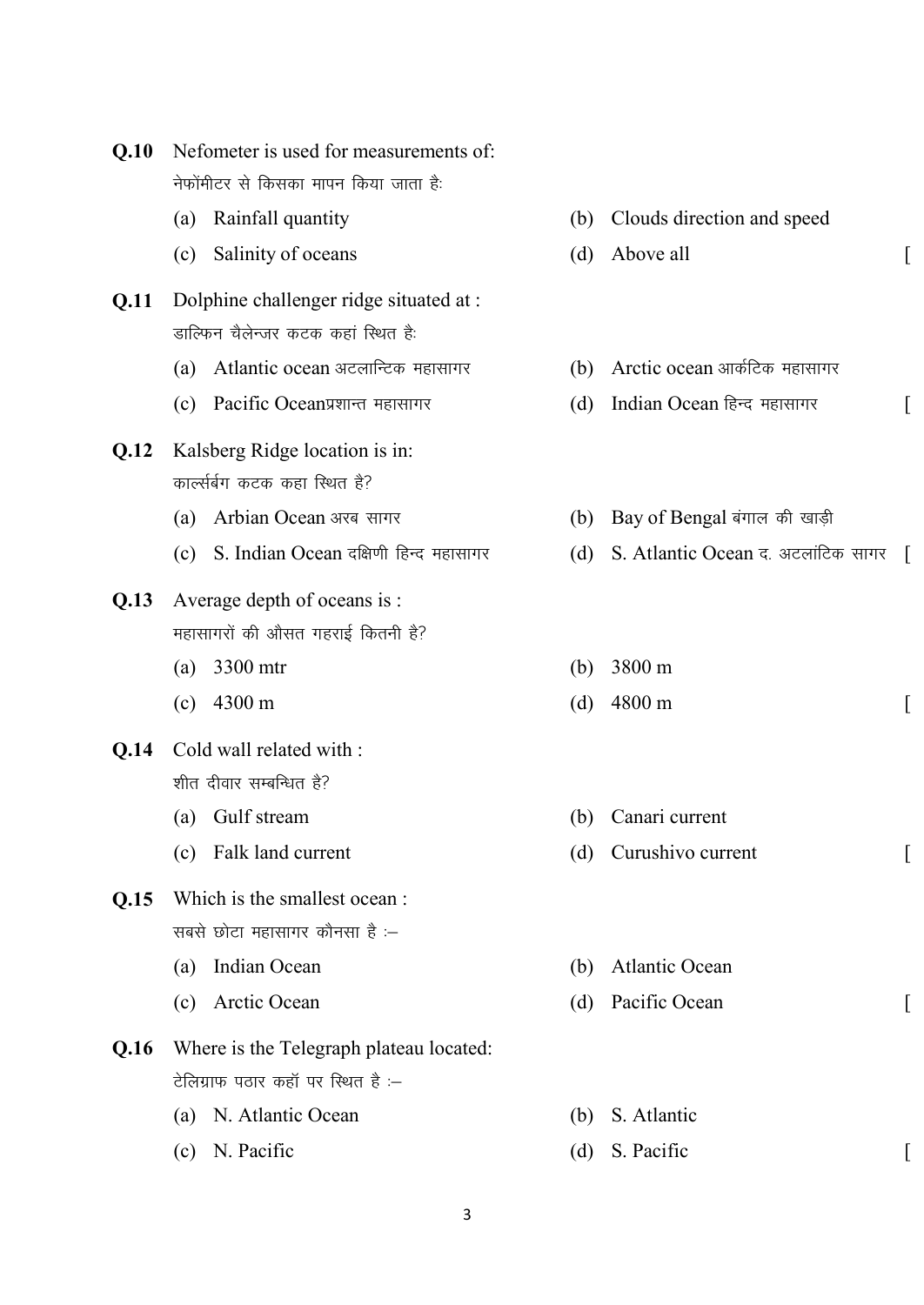| Q.17 |                                                                               | Bio-diversity prosperous area are:                                           |     |                                     |  |
|------|-------------------------------------------------------------------------------|------------------------------------------------------------------------------|-----|-------------------------------------|--|
|      |                                                                               | जैव विविधता समृद्ध क्षेत्र है :-                                             |     |                                     |  |
|      | (a)                                                                           | Tropical Zone उष्ण कटिबंधीय क्षेत्र                                          |     | (b) Polar Areas ध्रुवीय क्षेत्र     |  |
|      | (c)                                                                           | Temperate शीतोष्ण कटिबंधीय क्षेत्र                                           | (d) | Oceanic area महासागरीय क्षेत्र      |  |
| Q.18 |                                                                               | Earth summit held at :                                                       |     |                                     |  |
|      |                                                                               | पृथ्वी सम्मेलन कहा पर हुआ था –                                               |     |                                     |  |
|      |                                                                               | (a) U.K. यू.के.                                                              | (b) | U.S.A. यू.एस.ए.                     |  |
|      | (c)                                                                           | Brazil ब्राजील                                                               | (d) | Peter Embroz पीटर एम्ब्रोज          |  |
| Q.19 |                                                                               | Analytical Human Geog. was written by:                                       |     |                                     |  |
|      |                                                                               | एनालेटिकल हूमन ज्योग्राफी के लेखक है।                                        |     |                                     |  |
|      | (a)                                                                           | Jean Brunche जीन ब्रून्श                                                     | (b) | D.H. Smith डी.एच. रिमथ              |  |
|      | (c)                                                                           | G.F. Cartrer जी.एफ. कार्टरर                                                  |     | (d) Peter Embroz पीटर एम्ब्रोज      |  |
| Q.20 |                                                                               | 'Geog. is the study of areal interaction' definition of Geog. was given by : |     |                                     |  |
|      | भूगोल क्षेत्रिय अन्तक्रिया का अध्ययन है भूगोल की उक्त परिभाषा प्रस्तुत की थी? |                                                                              |     |                                     |  |
|      | (a)                                                                           | E.W. Huntington ई डब्ल्यू हटिंगठन ने                                         |     | (b) M.W. Davis डब्ल्यू एम. डेविस ने |  |
|      | (c)                                                                           | Edward ullman एडवर्ड उलमैन ने                                                |     | (d) E.C. Sample ई.सी. सेम्पूल ने    |  |
| Q.21 |                                                                               | Magzine 'Antipode' published from :                                          |     |                                     |  |
|      |                                                                               | 'एण्टीपोड' नामक पत्रिका प्रकाशित होती है?                                    |     |                                     |  |
|      | (a)                                                                           | France फ़ान्स                                                                | (b) | Jelain जैलेन                        |  |
|      |                                                                               | (c) Ratzel रेटजेल                                                            |     | (d) Housofer हाउसोफर                |  |
| Q.22 |                                                                               | The father of 'geopolitics' is :                                             |     |                                     |  |
|      |                                                                               | भू राजनीति के पितामह कहे जाते है :-                                          |     |                                     |  |
|      | (a)                                                                           | Spikeman स्पाइकमेन                                                           | (b) | Jelain जैलेन                        |  |
|      | (c)                                                                           | Ratzel रेटजेल                                                                | (d) | Housofer हाउसोफर                    |  |
| Q.23 |                                                                               | The name of the magazine published by 'Geographic society of India' is:      |     |                                     |  |
|      |                                                                               | ज्योग्राफिक सोसायटी ऑफ इण्डिया द्वारा प्रकाशित पत्रिका का नाम है:            |     |                                     |  |
|      | (a)                                                                           | Geographical Review of India                                                 | (b) | Geographer                          |  |
|      |                                                                               | ज्याग्राफीक्ल रिव्यू ऑफ इण्डिया                                              |     | ज्योग्राफर                          |  |
|      | (c)                                                                           | Bhoo-darshan                                                                 | (d) | National Geographical journal of    |  |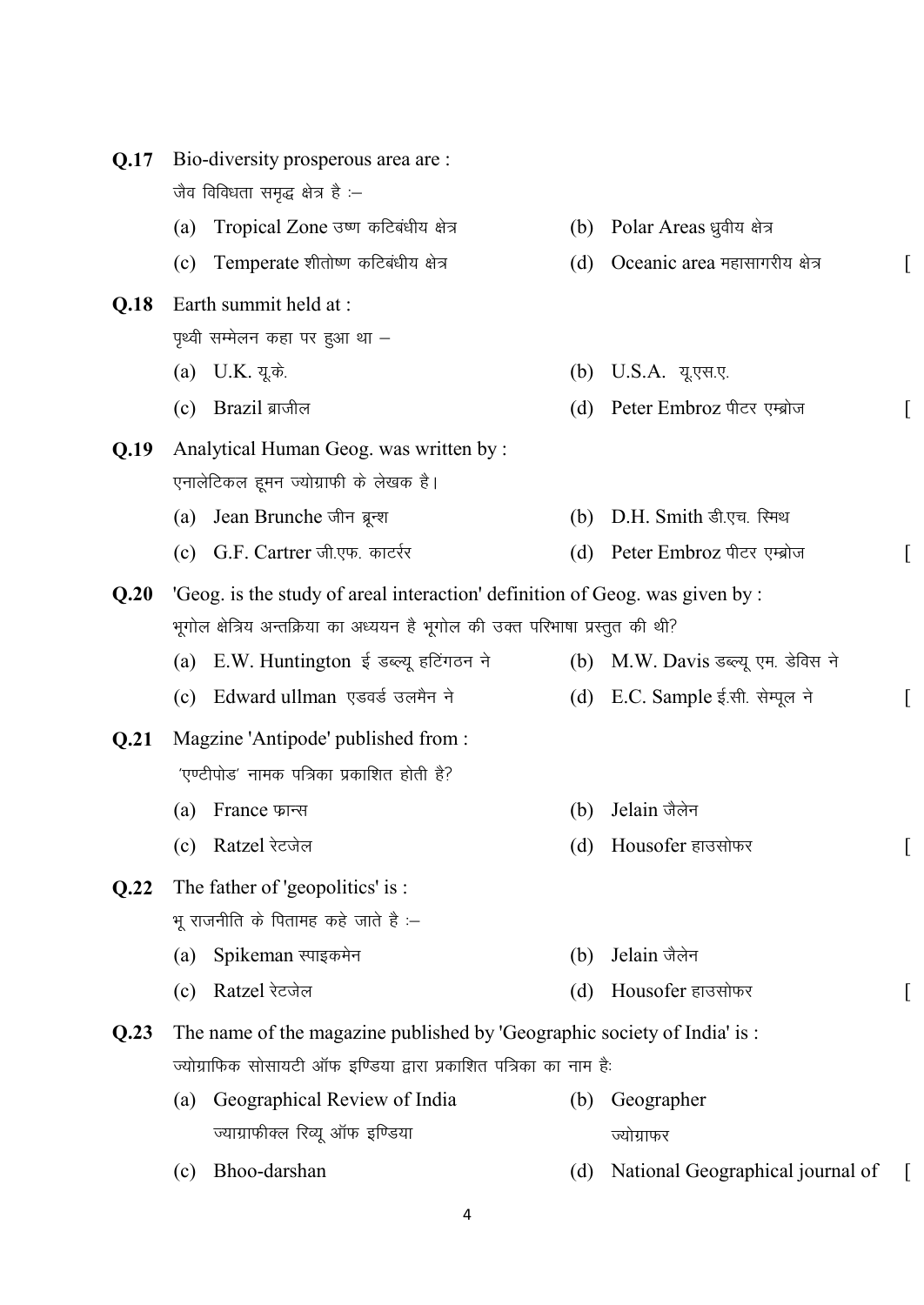|      | भू–दर्शन                                                                             |     | India<br>नेशनल ज्योग्राफिकल जर्नल ऑफ इण्डिया |  |
|------|--------------------------------------------------------------------------------------|-----|----------------------------------------------|--|
| Q.24 | Who said "Resources are not, they became." संसाधन होते नहीं बनते है, यह किने कहा है? |     |                                              |  |
|      | Zimmerman जिम्मरमेन<br>(a)                                                           | (b) | Marshall मार्शल                              |  |
|      | Mitchell मिशेल<br>(c)                                                                | (d) | Fetter फेटर                                  |  |
| Q.25 | Which type of activity is trade?                                                     |     |                                              |  |
|      | व्यापार किस प्रकार की क्रिया है –                                                    |     |                                              |  |
|      | Primary प्राथमिक<br>(a)                                                              | (b) | Secondary द्वितीयक                           |  |
|      | Tertiary तृतीयक<br>(c)                                                               | (d) | Quaternary चतुर्थक                           |  |
| Q.26 | Corn belt is known for $-$                                                           |     |                                              |  |
|      | मक्का पेटी जिसके लिए जाना जाता है वह है –                                            |     |                                              |  |
|      | Japan जापान<br>(a)                                                                   | (b) | China चीन                                    |  |
|      | $\mathrm{USA}$ संयुक्त राज्य अमेरिका<br>(c)                                          | (d) | India भारत                                   |  |
| Q.27 | What is Anthrasite?                                                                  |     |                                              |  |
|      | ''एन्थ्रेसाइट'' क्या है –                                                            |     |                                              |  |
|      | Type of Iron ore<br>(a)                                                              | (b) | Type of Coal                                 |  |
|      | लोह अयस्क के प्रकार                                                                  |     | कोयले के प्रकार                              |  |
|      | Type of Mica<br>(c)                                                                  | (d) | Type of Bauxite                              |  |
|      | अभ्रक के प्रकार                                                                      |     | बॉक्साइट के प्रकार                           |  |
| Q.28 | In which country lowest Birth rate found :                                           |     |                                              |  |
|      | किस देश में न्यूनतम जन्म दर पायी जाती है :-                                          |     |                                              |  |
|      | France फ़ान्स<br>(a)                                                                 | (b) | Japan जापान                                  |  |
|      | Germany जर्मनी<br>(c)                                                                | (d) | U.S.A. यू.एस.ए.                              |  |
| Q.29 | Optimum population Theory was given by:                                              |     |                                              |  |
|      | आदर्श जनसंख्या सिद्धान्त किसके द्वारा प्रस्तुत किया गया।                             |     |                                              |  |
|      | Clark क्लार्क<br>(a)                                                                 | (b) | Edwin Canon एडविन केनन                       |  |
|      | Limmemmann लिमारमेन<br>(c)                                                           | (d) | G.M. Gosal जी.एम. गोसाल                      |  |
| Q.30 | Tribal "Semang" lives at:                                                            |     |                                              |  |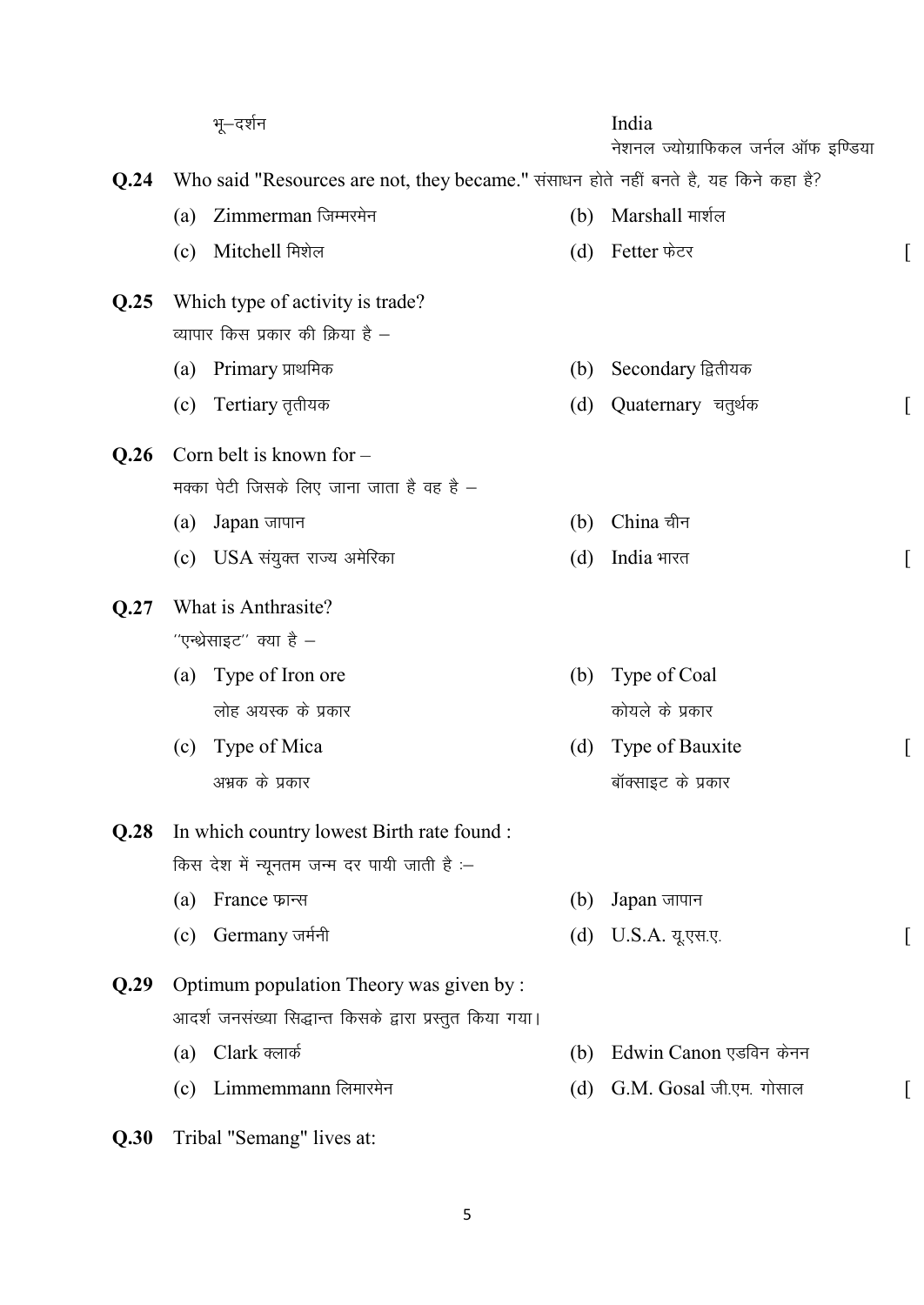सेमाग जनजाति रहती है:

|  | (a)    Malasia मलेशिया |  | (b) Middle Africa मध्य अफिका |
|--|------------------------|--|------------------------------|
|--|------------------------|--|------------------------------|

(c) Kalahari कालाहारी (d) Tundra Pradesh ट्रण्ड्रा प्रदेश

#### **Q.31** Lines present the equal density of population known as : समान जनसंख्या घनत्व दर्शाने वाली रेखायें कही जाती है :-

- (a) Isobar आइसोबार (b) Isoline आईसो लाईन
- $\alpha$  isopiconics आईसो पाइकोनिक्स  $\alpha$  and  $\alpha$  isothem आईसाथर्म

#### **Q.32** When National population commission established : राष्ट्रीय जनसंख्या आयोग की स्थापना हुई :

- (a) 16 April 2011 (b) 15 May 2001
- (c) 11 June 2001 (d) 11 May 2000 [

**Q.33** Which of the following is not the branch of economic Geog. निम्न में से कोन सी आर्थिक भूगोल की शाखा नहीं है।

- (a) Industrial Geog. (b) Political Geog.
- (c) Transport Geog. (d) Agriculture Geog.

**Q.34** The concept of world Economic complex was given: विश्व आर्थिक काम्पलेक्स की संकल्पना दी :

- (a) Chorley चोर्ले ने (b) Heggat हेगेट ने
- (c) Berry बैरी ने  $($ d) Hatsan हॉटसन ने  $[$

**Q.35** The statement 'knowledge is the key of all resources' given by : ज्ञान ही समस्त संसाधनों की कूंजी है यह कथन किसने दिया –

- (a) Recardo fjdkZMks (b) Zimmermman ftEesjesu
- $\text{(c)}$  Smith स्मिथ  $\text{(d)}$  Miseal मिशेल  $\text{[b]}$

### **Q.36** By whom the Industrial Theory related : औद्योगिक सिद्धान्त का सम्बन्ध किससे हैं:

- (a) Davis डेविस (b) Fenk फैंक
- (c) Hover हूवर  $\qquad \qquad$   $\qquad \qquad$   $\qquad \qquad$   $\qquad \qquad$   $\qquad \qquad$   $\qquad \qquad$   $\qquad \qquad$   $\qquad \qquad$   $\qquad \qquad$   $\qquad \qquad$   $\qquad \qquad$   $\qquad \qquad$   $\qquad \qquad$   $\qquad \qquad$   $\qquad \qquad$   $\qquad \qquad$   $\qquad \qquad$   $\qquad \qquad$   $\qquad \qquad$   $\qquad \qquad$   $\qquad \qquad$   $\qquad \qquad$   $\qquad \qquad$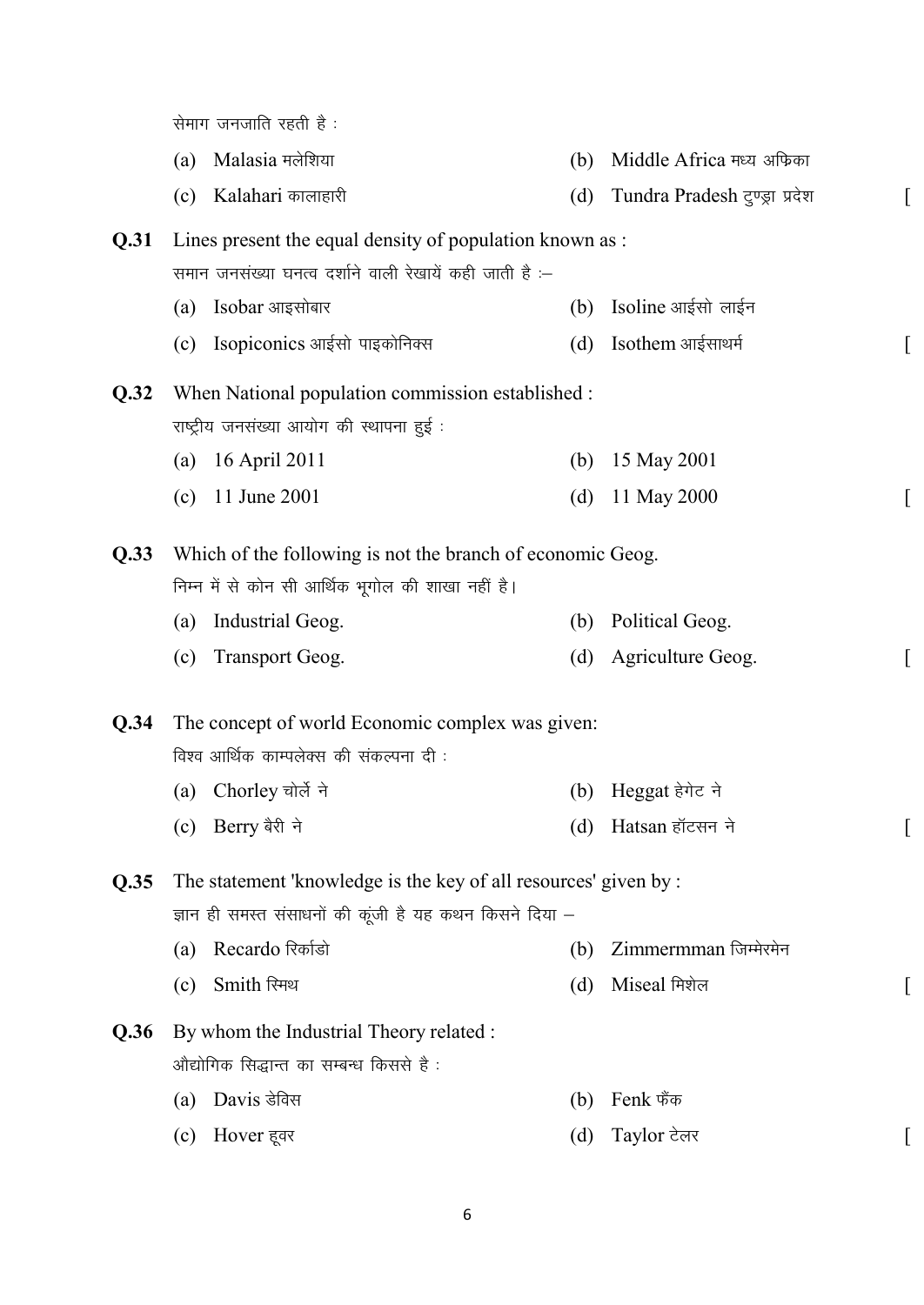| Q.37 | The geographical pivot of History Article written by: |                                                       |        |                           |  |  |
|------|-------------------------------------------------------|-------------------------------------------------------|--------|---------------------------|--|--|
|      |                                                       | दी ज्योग्राफीकल पिवंट आफ हिस्ट्री नामक लेख लिखा गया-  |        |                           |  |  |
|      | Housofer हाउसोफर<br>(a)                               |                                                       | (b)    | Mackinder मैकेंडिर        |  |  |
|      | Spykman स्पाइकमेन<br>(c)                              |                                                       | (d)    | Kohen कोहेन               |  |  |
| Q.38 | Rimland concept give by:                              |                                                       |        |                           |  |  |
|      | रिमलण्ड संकल्पना का प्रतिपादन कियाः                   |                                                       |        |                           |  |  |
|      | Mackinder मेकिंडर<br>(a)                              |                                                       | (b)    | Spykman स्पाईक मेंन       |  |  |
|      | Ponds पोंडस<br>(c)                                    |                                                       | (d)    | Kohen कोहॅन               |  |  |
| Q.39 |                                                       | The word 'OXIDENTAL' related to the culture of:       |        |                           |  |  |
|      |                                                       | आक्सीडेन्टल शब्द किस संस्कृति से सम्बन्धित है।        |        |                           |  |  |
|      | (a) S. En. Asia द. पूर्वी एशिया                       |                                                       | (b)    | S. Asia एशिया             |  |  |
|      | (c) N. Wn Europe उ.प. यूरोप                           |                                                       | (d)    | Middle East मध्य पूर्व    |  |  |
| Q.40 |                                                       | The five years plan pattern in India was adopted by : |        |                           |  |  |
|      |                                                       | भारत में पंचवर्षिय योजना प्रारूप कहा से लिया गया।     |        |                           |  |  |
|      | Russia रूस<br>(a)                                     |                                                       | (b)    | Chine चीन                 |  |  |
|      | England इंग्लेण्ड<br>(c)                              |                                                       | (d)    | America अमेरिका           |  |  |
| Q.41 |                                                       | Number of Agro – ecological Zones in India is         |        |                           |  |  |
|      |                                                       | भारत में एग्रो इकोलोजिकल जोन्स की संख्या है :         |        |                           |  |  |
|      | (a) $16$                                              |                                                       | (b) 21 |                           |  |  |
|      | 27<br>(c)                                             |                                                       | (d) 31 |                           |  |  |
| Q.42 |                                                       | Hydro Electricity project "Rongtong" located at -     |        |                           |  |  |
|      | रोगटोंग जल विद्युत परियोजना अवस्थित है-               |                                                       |        |                           |  |  |
|      | Manipur मणिपुर<br>(a)                                 |                                                       | (b)    | Arunachal अरूणाचल         |  |  |
|      | Himachal हिमाचल<br>(c)                                |                                                       | (d)    | J & Kashmir जम्मू कश्मीर  |  |  |
| Q.43 | The Highest peak of south India is:                   |                                                       |        |                           |  |  |
|      | दक्षिणी भारत का सर्वोच्य शिखर कौन सा है –             |                                                       |        |                           |  |  |
|      | Anai mudi अनाई मुडी<br>(a)                            |                                                       | (b)    | Do-Do Beta दो-दो बेटा     |  |  |
|      | Mahableshwar महाबलेश्वर<br>(c)                        |                                                       | (d)    | Mahendragiri महेन्द्रगिरी |  |  |
|      |                                                       |                                                       |        |                           |  |  |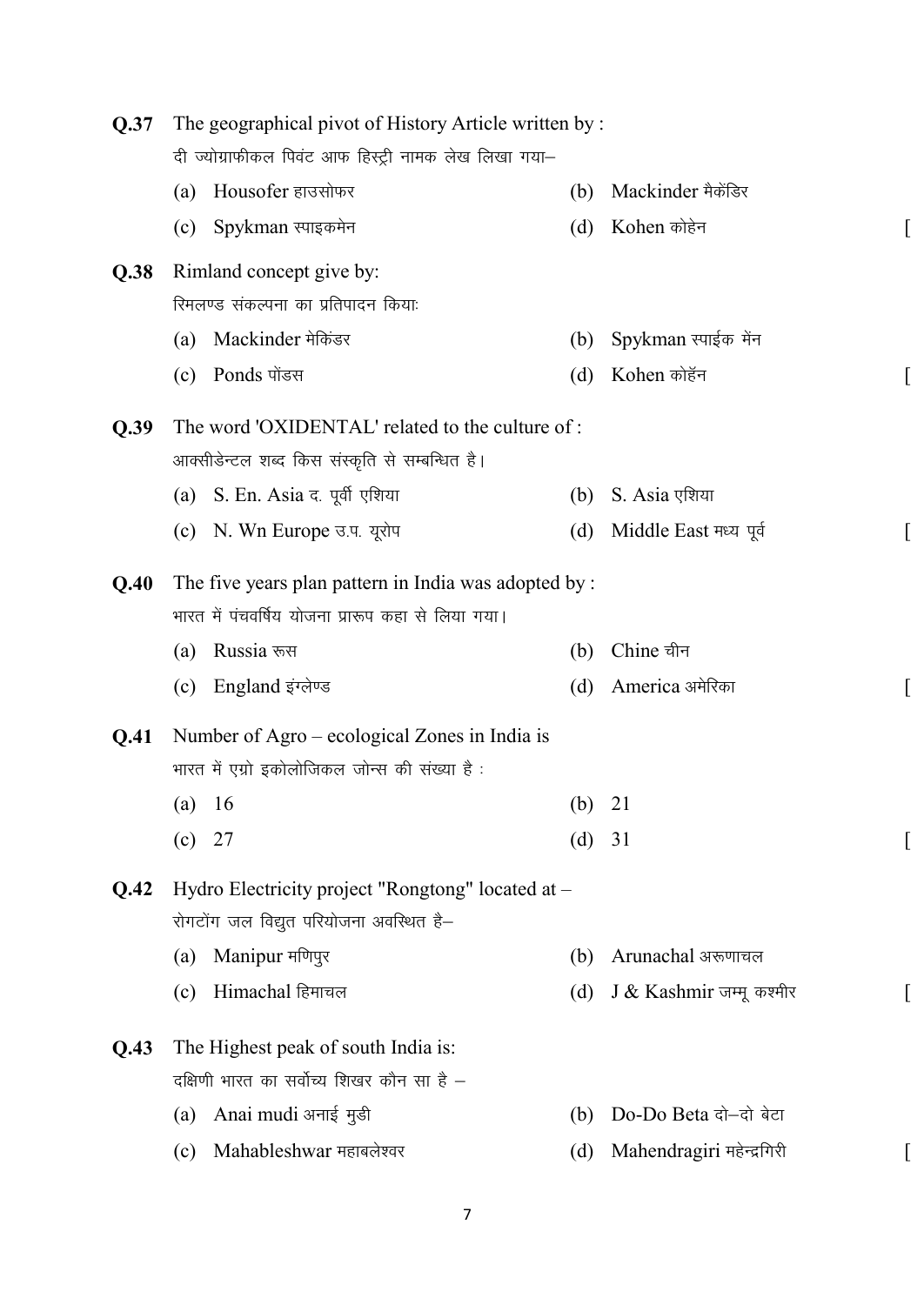| Q.44 | "Kareva" is |                                                      |     |                                  |  |
|------|-------------|------------------------------------------------------|-----|----------------------------------|--|
|      |             | करैवा है :-                                          |     |                                  |  |
|      |             | (a) Lake झील                                         |     | (b) Fault Valley भ्रंश घाटी      |  |
|      |             | (c) Residual mountain अवशिष्ट पर्वत                  | (d) | River नदी                        |  |
| Q.45 |             | In India Golden revaluation is related with :        |     |                                  |  |
|      |             | भारत में सुनहरी क्रान्ति किससे सम्बन्धित है।         |     |                                  |  |
|      | (a)         | Wool production                                      | (b) | <b>Oil Seeds Production</b>      |  |
|      |             | ऊन उत्पादन                                           |     | तिलहन उत्पादन                    |  |
|      | (c)         | Food production                                      | (d) | <b>Plantatish Agriculture</b>    |  |
|      |             | खाद्यान्न उत्पादन                                    |     | बागवानी कृषि                     |  |
| Q.46 |             | Twin minerals from the following is:                 |     |                                  |  |
|      |             | निम्नलिखित में से जुडवा खनिज कहा जाता है -           |     |                                  |  |
|      |             | (a) $Copper - Tin \pi i \pi \bar{c}$ नि              | (b) | $\;$ Iron – $\;$ coal लोहा कोयला |  |
|      |             | (c) Lead $-$ Zinc सीसा जस्ता                         | (d) | $Gold-silver$ सोना चांदी         |  |
| Q.47 |             | The R.F. of 1 cm = 2 kilometer is:                   |     |                                  |  |
|      |             | $1$ से.मी. = 2 कि. मीटर का प्रतिनिधि भिन्न होगाः     |     |                                  |  |
|      |             | (a) $1:200.00$                                       | (b) | 1:200,000                        |  |
|      | (c)         | 1:110,000                                            | (d) | 1:50,000                         |  |
| Q.48 |             | One mile is equal to how much yard.                  |     |                                  |  |
|      |             | 1 मील के बराबर कितने गज होती है                      |     |                                  |  |
|      | (a)         | 360                                                  | (b) | 1060                             |  |
|      | (c)         | 1760                                                 | (d) | 1560                             |  |
| Q.49 |             | Hythergraph represent two climatic variables of:     |     |                                  |  |
|      |             | हिदरग्राफ दो विभेदशील जलवायु दशाओं को प्रकट करता है। |     |                                  |  |
|      | (a)         | WBT & RH                                             | (b) | RH & Average Temperature         |  |
|      | (c)         | Average Rainfall & Temperature                       | (d) | WBT & average rainfall           |  |
|      |             |                                                      |     |                                  |  |

**Q.50** Equal-Time lines on maps are known: